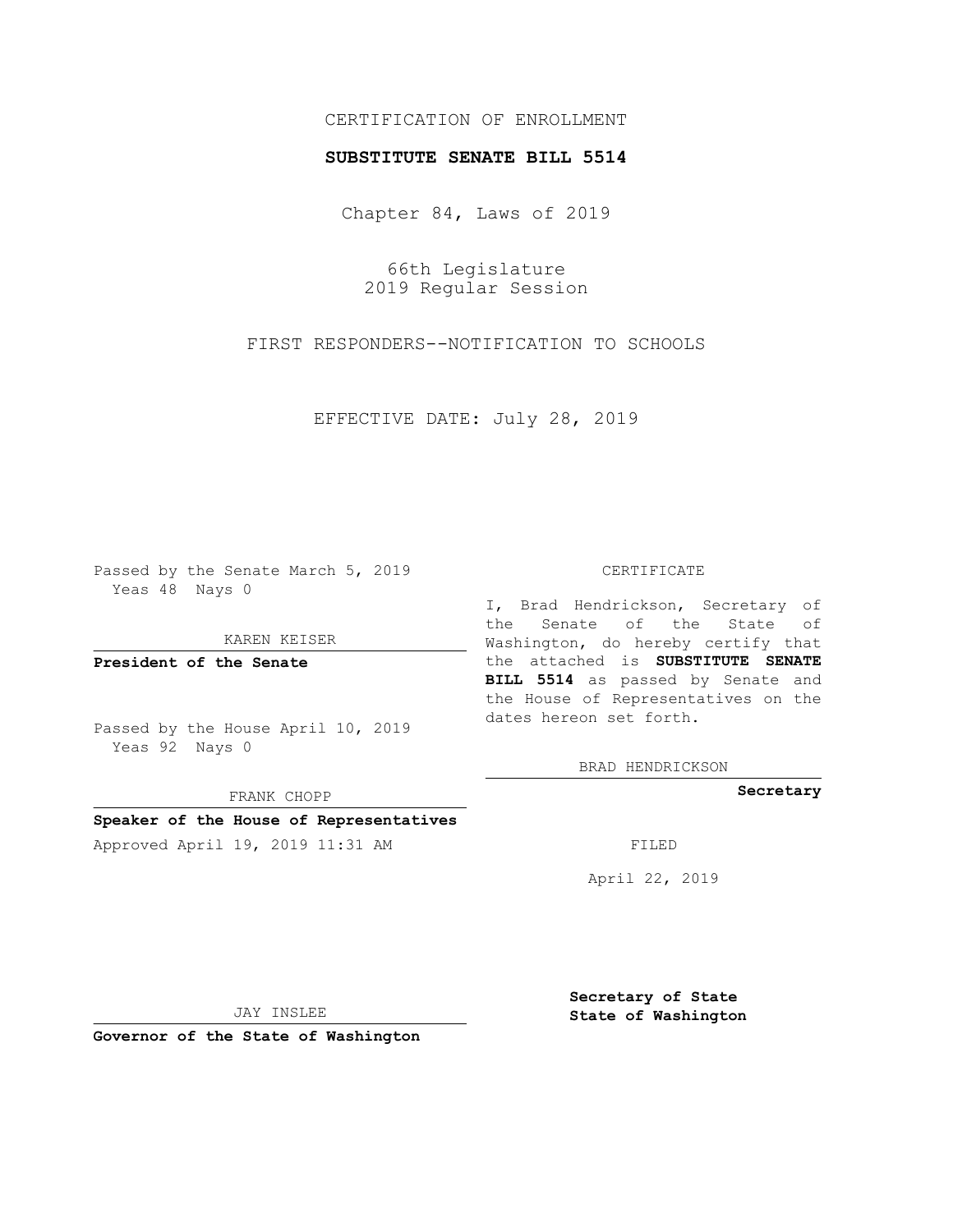## **SUBSTITUTE SENATE BILL 5514**

Passed Legislature - 2019 Regular Session

**State of Washington 66th Legislature 2019 Regular Session**

**By** Senate Early Learning & K-12 Education (originally sponsored by Senators Padden, Wellman, Zeiger, and Frockt)

READ FIRST TIME 02/07/19.

 AN ACT Relating to first responder agency notifications to schools regarding potential threats; and amending RCW 28A.320.125.

BE IT ENACTED BY THE LEGISLATURE OF THE STATE OF WASHINGTON:

 **Sec. 1.** RCW 28A.320.125 and 2017 c 165 s 1 are each amended to 5 read as follows:

 (1) The legislature considers it to be a matter of public safety for public schools and staff to have current safe school plans and procedures in place, fully consistent with federal law. The legislature further finds and intends, by requiring safe school plans to be in place, that school districts will become eligible for federal assistance. The legislature further finds that schools are in a position to serve the community in the event of an emergency resulting from natural disasters or man-made disasters.

 (2) Schools and school districts shall consider the guidance provided by the superintendent of public instruction, including the comprehensive school safety checklist and the model comprehensive safe school plans that include prevention, intervention, all hazard/ crisis response, and postcrisis recovery, when developing their own individual comprehensive safe school plans. Each school district shall adopt, no later than September 1, 2008, and implement a safe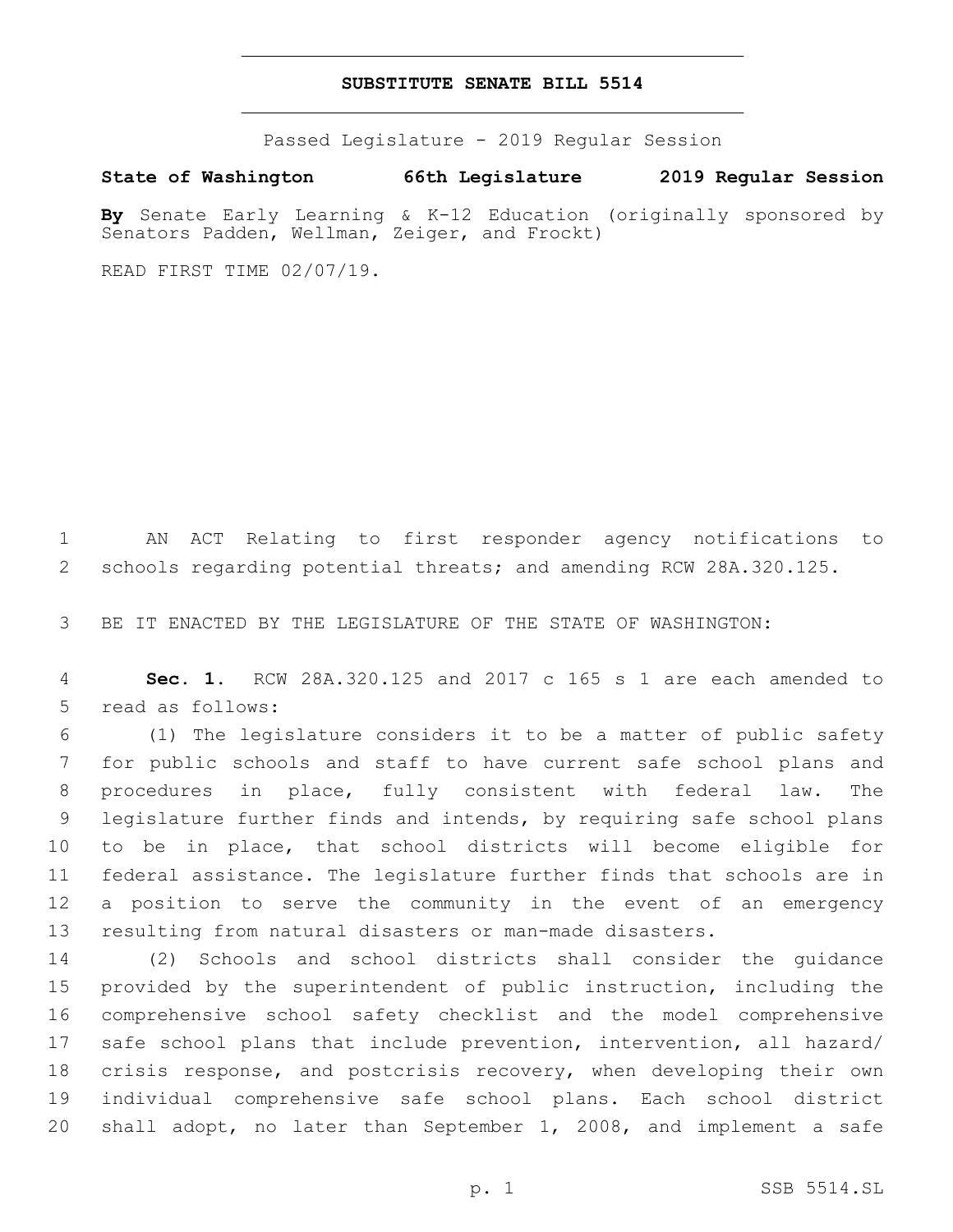school plan consistent with the school mapping information system pursuant to RCW 36.28A.060. The plan shall:2

(a) Include required school safety policies and procedures;

 (b) Address emergency mitigation, preparedness, response, and 5 recovery;

 (c) Include provisions for assisting and communicating with students and staff, including those with special needs or 8 disabilities;

 (d) Use the training guidance provided by the Washington emergency management division of the state military department in collaboration with the Washington state office of the superintendent of public instruction school safety center and the school safety 13 center advisory committee;

 (e) Require the building principal to be certified on the 15 incident command system;

 (f) Take into account the manner in which the school facilities may be used as a community asset in the event of a community-wide 18 emergency; and

 (g) Set guidelines for requesting city or county law enforcement agencies, local fire departments, emergency service providers, and county emergency management agencies to meet with school districts 22 and participate in safety-related drills.

 (3) To the extent funds are available, school districts shall annually:

 (a) Review and update safe school plans in collaboration with 26 local emergency response agencies;

(b) Conduct an inventory of all hazardous materials;

 (c) Update information on the school mapping information system to reflect current staffing and updated plans, including:

 (i) Identifying all staff members who are trained on the national incident management system, trained on the incident command system, or are certified on the incident command system; and

 (ii) Identifying school transportation procedures for evacuation, to include bus staging areas, evacuation routes, communication systems, parent-student reunification sites, and secondary transportation agreements consistent with the school mapping 37 information system; and

 (d) Provide information to all staff on the use of emergency 39 supplies and notification and alert procedures.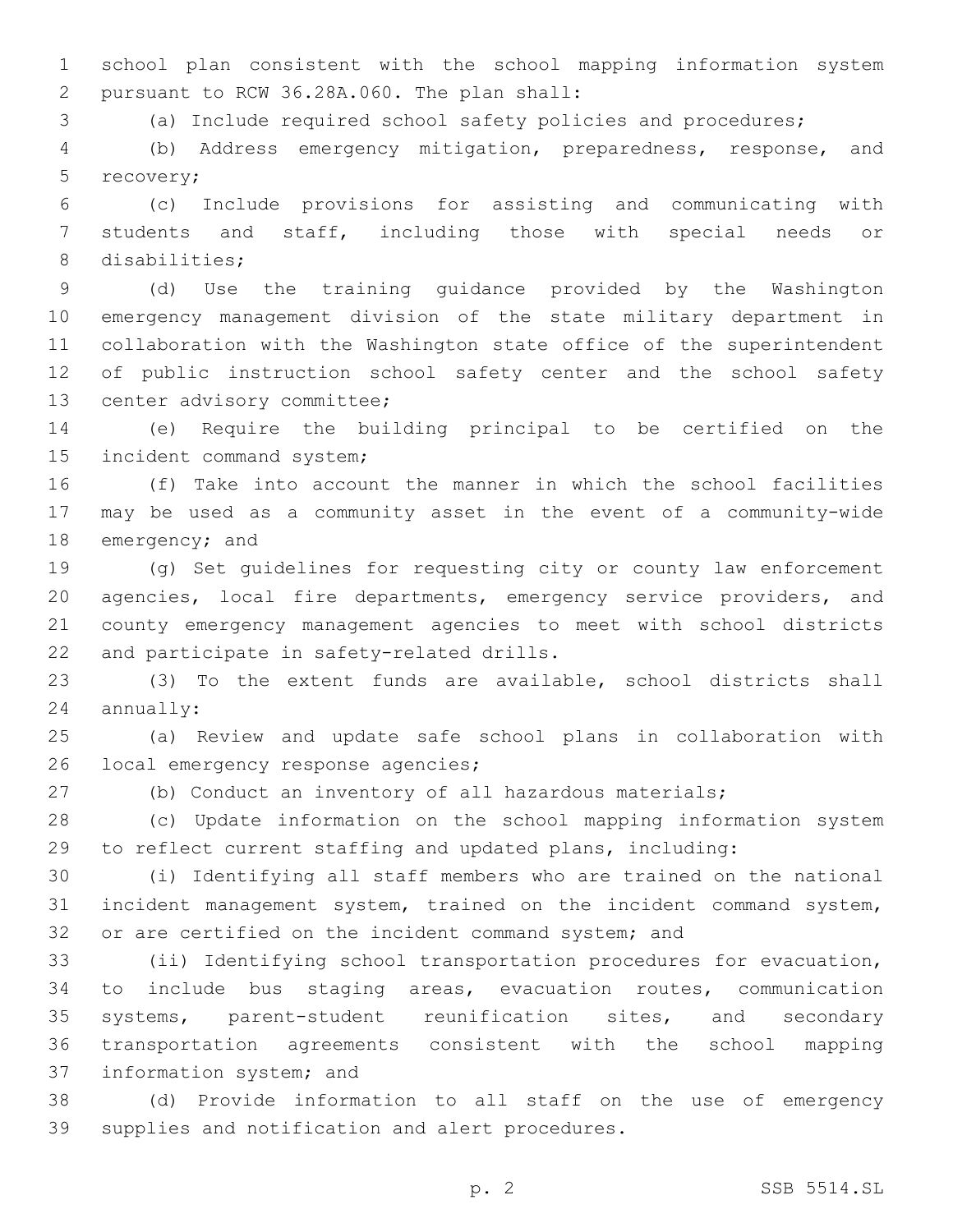(4) To the extent funds are available, school districts shall annually record and report on the information and activities required in subsection (3) of this section to the Washington association of 4 sheriffs and police chiefs.

 (5) School districts are encouraged to work with local emergency management agencies and other emergency responders to conduct one tabletop exercise, one functional exercise, and two full-scale 8 exercises within a four-year period.

 (6)(a) Due to geographic location, schools have unique safety challenges. It is the responsibility of school principals and administrators to assess the threats and hazards most likely to impact their school, and to practice three basic functional drills, shelter-in-place, lockdown, and evacuation, as these drills relate to those threats and hazards. Some threats or hazards may require the 15 use of more than one basic functional drill.

 (b) Schools shall conduct at least one safety-related drill per month, including summer months when school is in session with students. These drills must teach students three basic functional 19 drill responses:

 (i) "Shelter-in-place," used to limit the exposure of students and staff to hazardous materials, such as chemical, biological, or radiological contaminants, released into the environment by isolating 23 the inside environment from the outside;

 (ii) "Lockdown," used to isolate students and staff from threats 25 of violence, such as suspicious trespassers or armed intruders, that may occur in a school or in the vicinity of a school; and

 (iii) "Evacuation," used to move students and staff away from threats, such as fires, oil train spills, or tsunamis.

 (c) The drills described in (b) of this subsection must 30 incorporate the following requirements:

 (i) Use of the school mapping information system in at least one 32 of the safety-related drills; and

 (ii) A pedestrian evacuation drill for schools in mapped tsunami hazard zones.34

 (d) The drills described in (b) of this subsection may incorporate an earthquake drill using the state-approved earthquake 37 safety technique "drop, cover, and hold."

 (e) Schools shall document the date, time, and type (shelter-in- place, lockdown, or evacuate) of each drill required under this subsection (6), and maintain the documentation in the school office.